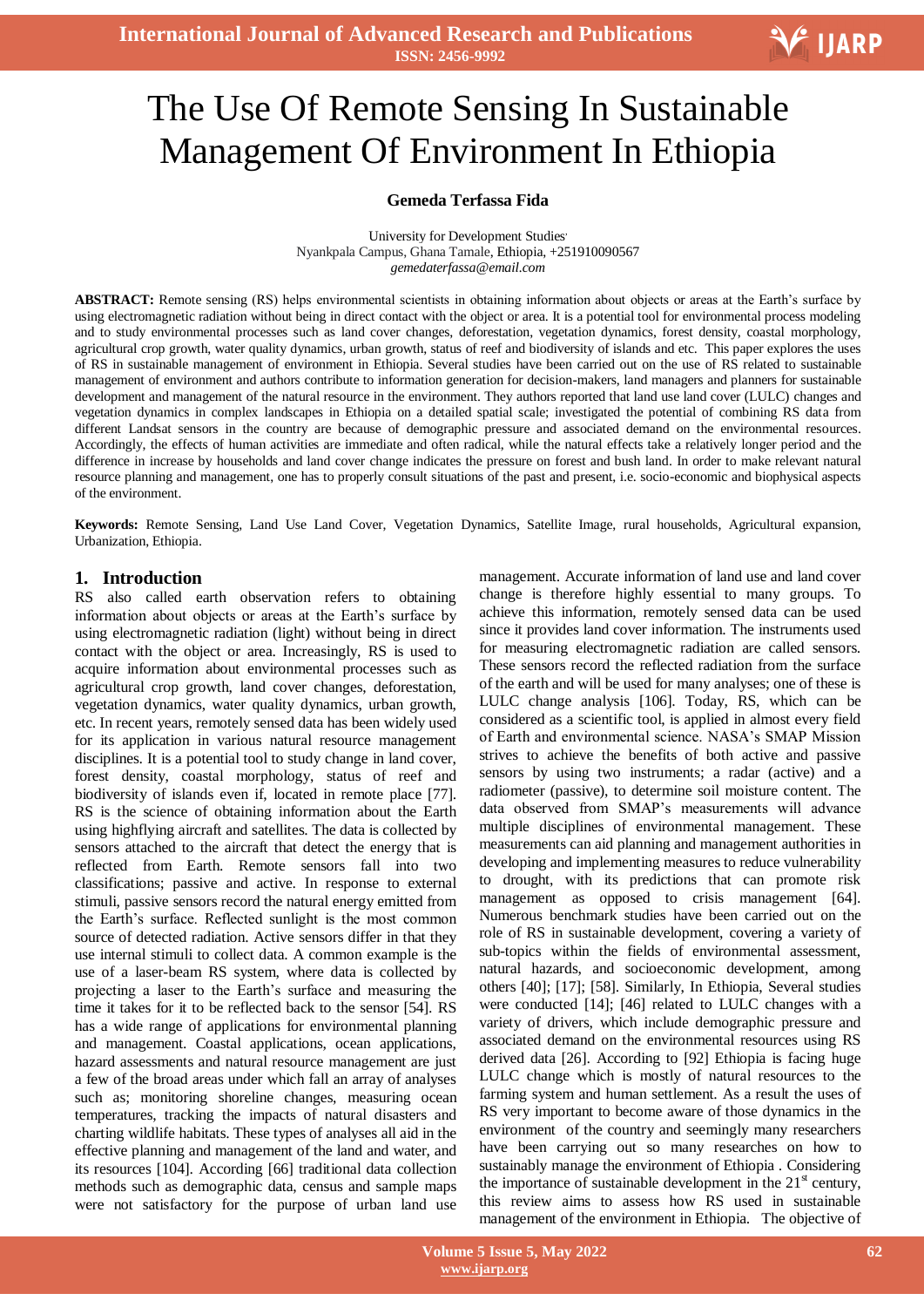

this review is to explore the uses of RS in sustainably managing the environment of Ethiopia.

### **2. LITERATURE REVIEW**

#### **2.1. Remote Sensing as a Research Tool In Environment of Ethiopia**

#### **2.1.1. Remote Sensing for Land Cover Dynamics Study in Ethiopia**

Before the past three decades [40] tried to construct land cover changes through vegetation composition analysis at that time. They described that tree-shrub clusters show a strong relationship with land use and some habitat characteristics, while clusters of herbs are indicators of intensities of anthropogenic pressure in the Rift Valley. They also stated that exacerbated land cover changes and wetland alterations in Abijjata-Shala area are new phenomena whose real effect on the avian populations has not yet been adequately addressed at that time. Similarly, they reported that the extent and rate of the gradual shift from pastoral to agropastoral land use practices and at the time were expansion of the sedentary agriculture system by the local inhabitants may provide important hint pertaining the spatio-temporal LULC change process. [73] reported that the decline of forests and woodlands rises in the Central Rift Valley, Ethiopia and the risk of land degradation with a knock-on effect on people that depend on them and explained that the need to focus on halting deforestation in order to stop further land expansion into forests and woodlands; development of alternative energy sources and suggested for future land management directions. Similarly, Kumsa (2015) observed that the difference in increase by households and land cover change indicates the pressure on wetland, Shrubland, grassland and forest cover and related biodiversity, and implies that population pressure, institutional factor, economic development and increase the forest and according to his observation agricultural product price is believed to be one of the major driving forces for the changes in Western Ethiopa. Very recently, Barvels et al. (2021) reported to examine vegetation dynamics in complex landscapes in Ethiopia on a detailed spatial scale; investigated the potential of combining RS data from different Landsat sensors using cloud-based geospatial processing supporting a high-resolution time series analysis which showed a shift from browning (2002–2010) to greening (2011–2018) along with an overall greening trend over the full period (2002–2018). Accordingly, from the spatiotemporal patterns of NDVI and rainfall it could be concluded that the browning trend was not explained by long-term changes in rainfall. They reported that no clear patterns of anthropogenic induced changes in vegetation were found when aggregating results at the catchment scale, as NDVI median trends did not clearly indicate better development in SLMP intervention areas than in control areas. They stated that Visual inspection based on multi-temporal Google Earth imagery showed that the changes in NDVI and rain-use efficiency did spatially overlap areas of small-scale land improvements related to human management, however, on a smaller scale than a micro-watershed (the smallest aggregation level). [73] explained that the Natural forest cover can contribution for slowing down the rapidly expanding desertification south of the Sahara desert using data derived by RS techniques. Similarly, they examined that area closures importance in increasing the bushland coverage of the region; taking particular site such as North Wollo, South

Wollo, and Oromia zones as a best example from Ethiopia. [93] Stated that the Understanding the change in natural or semi-natural ecosystems induced by humans, the source of dynamism and the consequence of it on functionality and sustainability are prerequisites for protected area management at local level. The number of people and their livestock number may be counted occasionally. The Expert- Context-Edition suggested and adoptability for multitemporal analysis of land cover changes. [52] Explained that the people component score is relatively higher than institutional, data, technology and policy and the technology component of the NSDI is very poor. Moreover, [76] reported that the impact of urban expansion on the agricultural land use. He explained that considerable land use land cover change around Gondar city in Ethiopia has been taking place. Accordingly, he explained that impact being exerted on agricultural land in the area is much more than that of the other land uses. He also, examined that intensified land use transformation due to urban land use encroachment especially that of new residential development in the city. Regarding to the socio economic impacts exerted, it could be seen from two basic dimensions. The impact of urban expansion on the agricultural land is the first one because the land is the most important economic base for the rural residents. Urban expansion consumes agricultural land use farm lands become smaller and smaller. Decreasing in agricultural land holding and food production ranks at the top of the problem imposed on rural societies. [99] assessed land use and land cover change using RS techniques in Northwest Ethiopia"" and their finding revealed that the change of forest, bushland, and grassland to agricultural and residential areas which may problems including change in streamflow, soil degradation, and hydrological system in the basin which have implications for sustainable resource management and the livelihood of the local society. Also from their inspection they recommended that improved land management practices particularly, on areas like soil and water conservation, improved agricultural inputs, integrated watershed management (land use planning and management), and active participation of local community for prevention of undesirable LULC dynamics in the basin and deliver useful information for understanding of the seasonal patterns of land use dynamics for planners and decision-makers. According to [55] the habitat of hippopotamus in Lake Tana and its environs were highly reduced due to mainly human factors; much more emphasis should be placed on preserving of this vulnerable species in the area. According to [12] observation the natural environment in Finchaa valley has been modified due to agricultural and industrial developments since 1975 and following that modification the irrigation project have both positive as well as negative impacts on the environment and indicated that the natural vegetation biomass is declining mainly due to the expansion of agricultural land and escalating human made structures in the area. [31] reported that the major vegetation classes revealed a decreasing trends and increasing trends of rainfall with different significant percentage in the whole basin as well as for different major land cover types in Awash Basin area. [96] reported that woodland cover of the Borana rangelands in eastern Ethiopia is increased from 11.3% in the 1973 to 49.26% in 2003. On the other hand they confirmed the decrement in grassland cover from 58 to 32% during the same period. As consequences from their findings in above statements cultivated areas gradually increased from 2 to 5% but it is lower compared to the woodland cover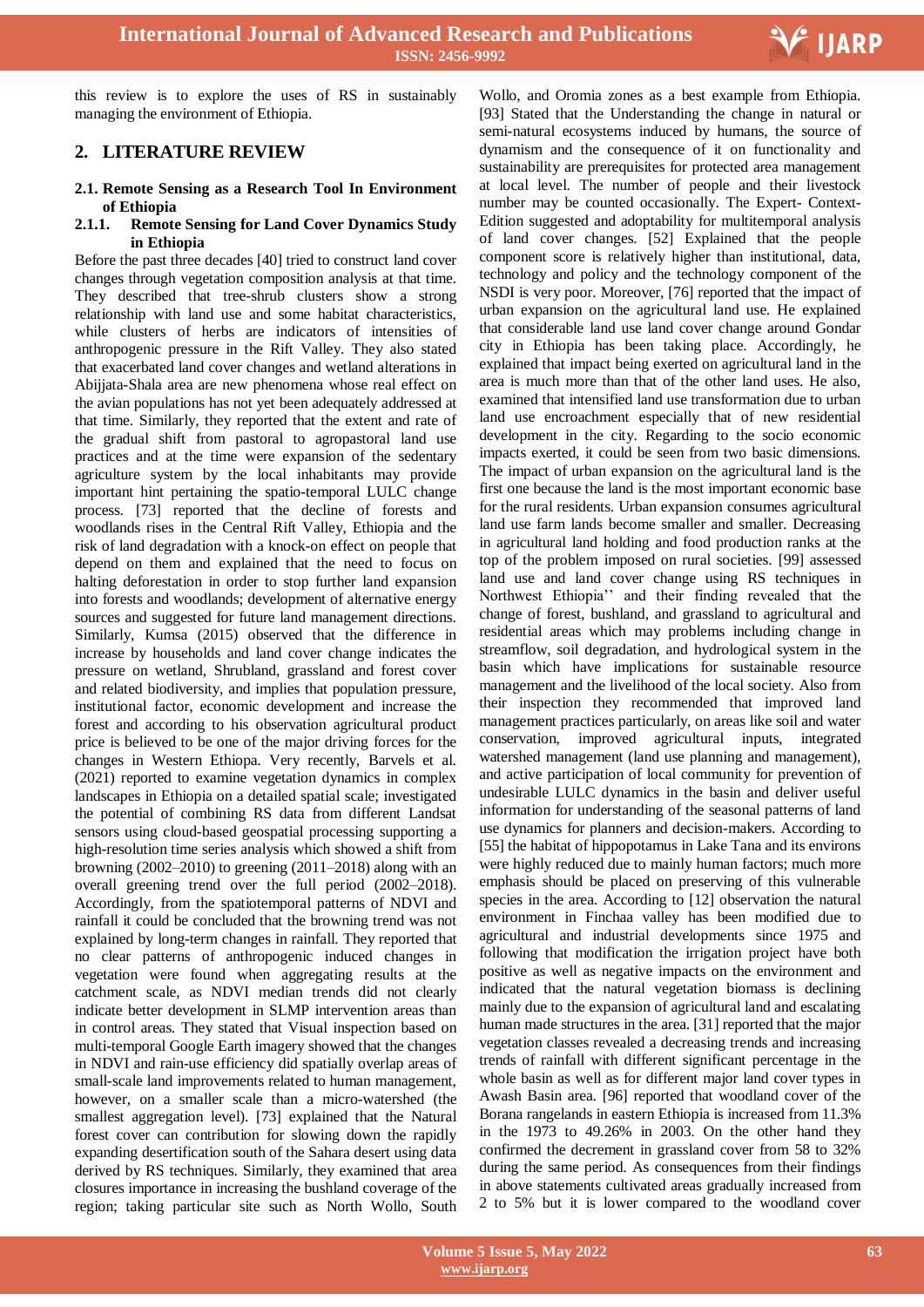

expansion rate. As their explanations the decrease of normalized difference vegetation index (NDVI) values for 2003 compared to the 1973 is also an evident for the reduction of vegetation. Severe droughts, population increase, poor government policy are among the major drivers of LULC changes in the study area. [96] presented key information on LULC changes which is vital for understanding land use dynamics and monitoring resources over time and support policy makers with information insights to make informed decision over land use planning and enhancing pastoralists' livelihoods through proper support for Borana rangelands in eastern Ethiopia. As the study from Tigray Region, Ethiopia with the help of RS revealed that the existence of significant land use and land cover changes for the last abbot 50 years. More specifically, the expansion of cropland at the expense of forest land and the land cover dynamics with a span of 50 years experienced significant rates of conversion of land cover types in the area and it is largely attributed to the expansion of crop land [107]. According to [53] the forest cover change in the form of deforestation is one of the major land resource degradation problems noticeable in Ethiopia. Additionally, [60] stated that the effects of human activities are immediate and often radical, while the natural effects take a relatively longer period and the difference in increase by households and land cover change indicates the pressure on forest and bush land. Population pressure and limited income diversity is believed to be one of the major driving forces for the change of land use land cover. In order to make relevant natural resource planning and management, one has to properly consult situations of the past and present, i.e. socio-economic and biophysical aspects of the watershed. In the same manner, [76] stated the land resources management measures practiced effectively could improving the vegetative cover, reducing soil loss, improving crop yield and becoming main source of forage for livestock. In addition, the land management measures have substantially contributed to the improvement of the livelihood of the population. In line with these, [33] stated that the environmental implications such as climate change, biodiversity loss, scarcity of basic forest products, habitat alteration, decline in quality and availability of water, and crop yield reduction are resulted from the LU/LC change and they explained that if the tendency of LU/LC change continued, it will have serious environmental and economic consequences with impact on livelihood of local people and commended the importance of appropriate measures to ensure wise use of natural resources and efficient utilization of land for the area as consequences. Similarly, Land degradation can put the sustainability of agriculture and availability of natural resources in the environment as the report from analysis of land lover change detection in Gozamin District, Ethiopia [16]. Similarly, as [5] the most commonly mentioned human activity, for natural resources degradation is agricultural expansion and improper land management. According to [27], production linkages were very weak except for the backward production linkage which was reflected mainly in the use of inputs and the forward production linkage was almost missing in the Adwa Town and its Surrounding Rural Areas since none of the households sold their agricultural produce to agroprocessing plants. [16] stated that the land degradation can put the sustainability of agriculture and availability of natural resources in the Gozamin District at a great risk, leading to a decline in crop production as well as to a shortage of forage for livestock. [83] stated that the time series analysis result

 reflected that rainfall, minimum temperature and maximum temperature observed in the study area have shown a clear spatial and temporal variation which contributed for the present climate dynamics in the locality with considerable spatial variation of rainfall and temperature using GIS and RS techniques application. Accordingly, among the different rainfall features considered, rainfall onset, end time and duration are found to be the variable ones. [47] stated that the impotence of high-resolution satellite information, for researchers and scientists to acquire augment other satellites information that helps to monitor many Earth variables and analyze the changes attributed to crop yield, land use or land cover changes and their impact on the total climate system. It would also complement the ground measurements of geospatial and meteorological variables to the Ethiopian National Meteorological Agency (NMA), Ethiopian Geospatial Information Agency, Ethiopian Disaster Prevention and Preparedness Agency and so on. EO4SD Agriculture and Rural Development - Ethiopia [34] stated the essentiality of RS base data to support the planning of sustainable food security interventions and to track the progress and impact of investments over time. Moreover, environmental information over large areas based on satellite data will catalyse evidence based implementation the projects by providing a concrete and operational contribution to the program-level monitoring and evaluation (M&E) tools and a cost-effective system for scaling up successful initiatives. Accordingly, the services can provide independent and authoritative environmental variables that build a stronger indicator framework and indicators can demonstrate how different program investments are addressing drivers of environmental degradation and agro-ecosystem resilience, as pursued by the Sustainable Development Goals. [50] stated that the change has adverse environmental implications, which would be exacerbated if the same trend continues. In more detail they show that the urgency for a robust local level natural resource management program o mitigates the deleterious impact resulting from the degradation of natural resources. [98] reported that since 1986 the green spaces, represented by plantations, forestland, grassland and cultivated land have been transformed into other land uses at annual rates of 5.9%, 3.3%, 5.4% and 3.7 % respectively and the shrinking of plantations, forestland, grassland and cultivated land by 82.1%, 62.1%, 78.8 and 65.8 % respectively. In contrary, built-up and transport areas have been highly expanded with an annual rate of 5.7% and 1.3% and with a total area increase of 419% and 47% respectively. [103] reported that rapid expansion of urban land is directly linked with the activity of man such as population pressure dynamics (natural increasing and migration), and the socioeconomic factors such as expansion of investments activities Sululta Town; Oromia Regional State of Ethiopia. Furthermore, [99] suggested that LULC change study is critical for environmental protection strategy and sustainable resource management of basins. They contribute on information generation for decision-makers, land managers and planners for sustainable development and management of the natural resource. GIS and RS could deliver useful information to understand the seasonal patterns of land use dynamics for planners and decision-makers consequently sustainable land management planning is possible.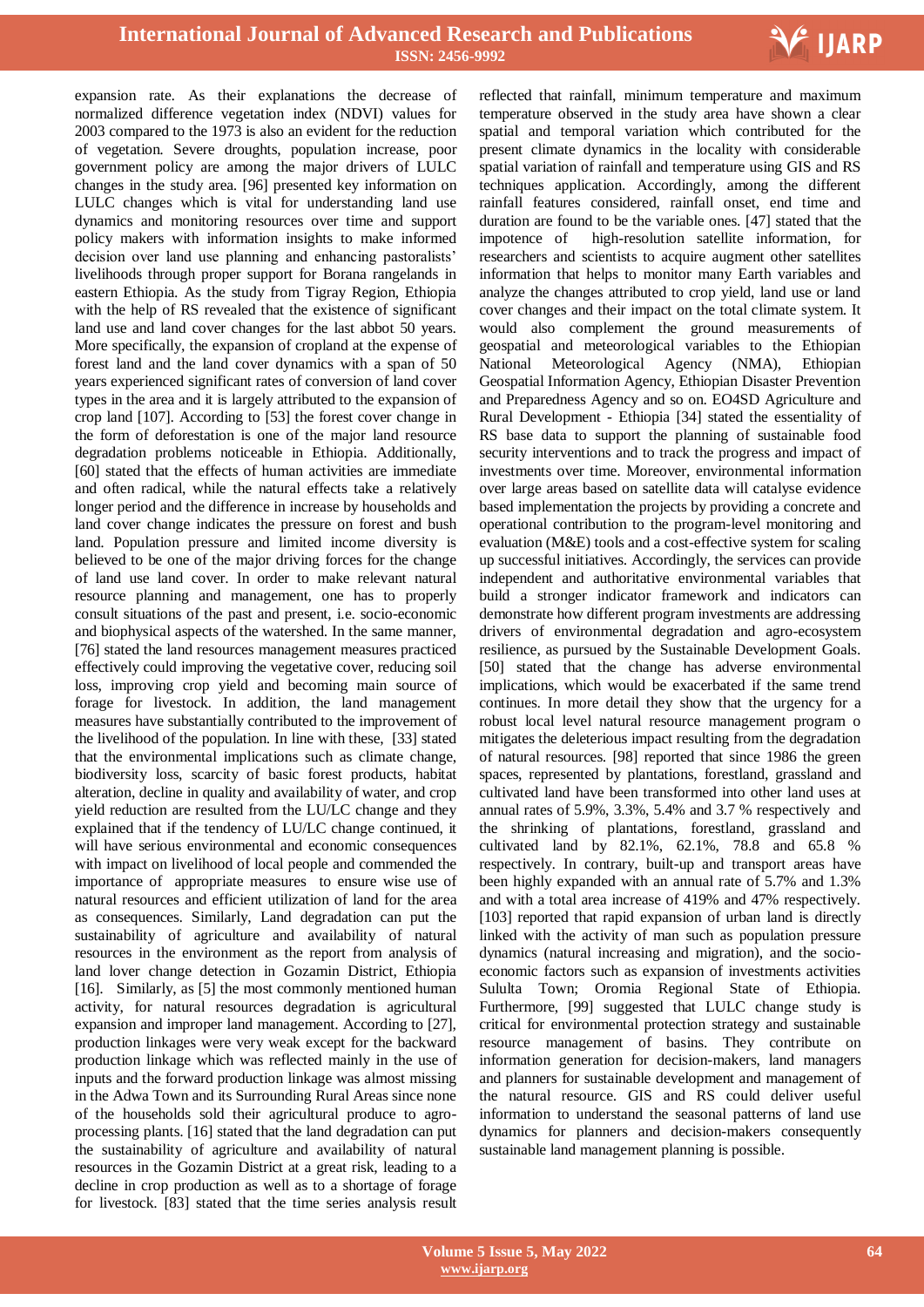

#### **2.1.2. Remote Sensing for Land Suitability Analysis**

[23] proofed that the application of GIS and RS technique for the identification of suitable solid waste dumping site could minimize the environmental hazard and human health difficulties. Similarly, he has shown the ability of GIS and RS as a veritable tool for analyzing the criteria for decision making and has taken important issues to minimize the negative impacts of solid waste landfill site. [51] in their Assessment of suitable industrial site in Assosa Town, Ethiopia" stated that land use and land cover factors were highly determined in the selection of industrial sites, and more explicitly elevation and slope determine minimum when compared with other factors. Additionally, [85] reported that 75.7% of Bonga Town, in Southwestern Ethiopia is unsuitable, for solid waste disposal using data assisted with help of RS techniques. Scientifically they assured that existence of problems in locating suitable sites for solid waste disposal in the area and tried to provide information to the administrators and planners of Bonga Town to locate an appropriate site for solid waste disposal and support them in resolving solid waste administration snags. Similarly, [11] reported that 45.4% of the Modjo Town in Eastern part of Ethiopia is unsuitable for solid waste dumping with only 22% the study area is suitable for solid waste disposal and recommended that south west and west part of the Mojo Town highly suitable areas for solid waste dumping sites with least environmental and health risks. [4] reported that areas only about 28 % suitable areas for tourism development with different level of Suitablity while the rest large area accounting the highest percentage about 72 % or 1001098.35 ha for not suitable areas for the purpose in East Gojjam Zone of northern Ethiopia using GIS and RS derived data. In the same manner, [28] shown the ability of GIS and RS as a genuine tool for analyzing the criteria for decision support and reporting that about 47.5% of the Hawassa Town, Ethiopia as suitable site to establish industries and a small portion only about 0.2% as a less suitable site to locate for industry using GIS and RS technologies. [44] Stated that GIS and RS techniques are widely employed towards assessing habitat potential and modeling suitable areas through evaluating multi-criteria for wildlife corridors. In general, the result from this study appears practically useful for natural resources management in Bale Mountains National Park. Especially with the availability of low cost and timely satellite images as well as recent advances in GIS and RS technology, the use of remotely sensed data for natural resource management becomes more feasible and efficient.

#### **2.1.3. Remote Sensing for Health Risk Assessment in Ethiopia**

[9] in his Paper Entitled " Malaria Risk Assessment Using GIS and Remote Sensing: A Case of Kewet Woreda, North Shewa Zone, Amhara Region" indicated that, 25% of the study area is in very high malaria risk, 45.4% of the area in high and the remaining 22.9% and 6.7% of the area in moderate to low malaria risk respectively due to the existence of suitable climatic condition, lower elevation, river, swamp and wetland plays a great role for the spread of malaria in the study area using RS data. Similarly, [88] shown potential roles of RS in malaria prediction and describes the state-of the-art in modeling risk of malaria transmission using remotely sensed data in their study of " The Current and Potential Role of Satellite RS in the Campaign Against Malaria". [18]; [94];

 [43] stated that RS is a useful tool for studying the effects of environmental conditions on mosquito borne diseases like malaria. In Ethiopia, such studies have established relationships between malaria risk and remotely-sensed environmental factors, such as land surface temperature [78], [79]; [20], precipitation [79]; [24], greenness and moisture indices [78], and distance to water bodies [79].

#### **2.1.4. Remote Sensing for Water Bodies in Ethiopia**

[2] reported that climate and land surface changes impact surface water resources in Ethiopia and suggestd that hotspots mapping using large-scale geospatial and temporal Budyko framework and explained that RS data can be effectively used to gain deeper understanding of the hydrological cycles, water resource dynamics and to assess the contribution of climate variabilities and change, as well as the role of land surface and land-cover changes on water resources in a geographically and agro-ecologically diverse Sub-Sharan countries and landscapes such as the one in Ethiopia. Similarly, [29] reported that the groundwater recharge and potential assessment, the infiltration and percolation capacity is assessed in terms of the clay fraction, which is presumed to be the major attribute that influences soil permeability. The importance of sediment deposition in the stream and on its banks is related to land degradation in the upper catchment, and to artificial rising of Lake Tana level that creates a backwater effect and sediment deposition in Gumara River and showed that the considered reaches of the river have undergone little changes to the position of the meanders. Accordingly, the comparison of cross-sections through time illustrates that the vertical morphological changing process is very active and anthropogenic activities along the banks of the river have facilitated bed deposition. The raise of the river bed level amplifies the flashy nature of the river, and as a result more frequent high floods and sediment concentrations may occur [1].

#### **2.1.5. Remote Sensing as an Alarming Tool for Resources Conservation in Ethiopa**

[91] stated that most intact high forests concentrate within the boundaries of 'National Forest Priority Areas'. The ongoing deforestation is a result of the very high human pressure on the natural resources, and gives alertness for the concerned Environmental sectors of Ethiopia. Similarly, [32] using RS data indicated that the need for immediate adoption of conservation strategies in areas with high and very high erosion risk to prevent further land degradation. Correspondingly, [101] stated that rapid population growth demanded more land for cultivation, more trees for domestic fuelwood consumption and more area for settlement had been responsible for drastic change in the land use/land cover change in the last 3 decades in the Beressa watershed. In order to check the loss of area from gazing land and barren land, alternative source income opportunities to the community dwellers may be provided. Environmental conservation, management and rehabilitation require integrated approach of community development at various levels. [15] reported that estimated soil loss was found to be different in different land use/land cover type and slope gradients and the land use/land cover map and recommended that soil loss hazard map as an inputs for decision-making support system for sustainable land use planning and land management. Moreover, [102] provides a new set of information for understanding complex spatial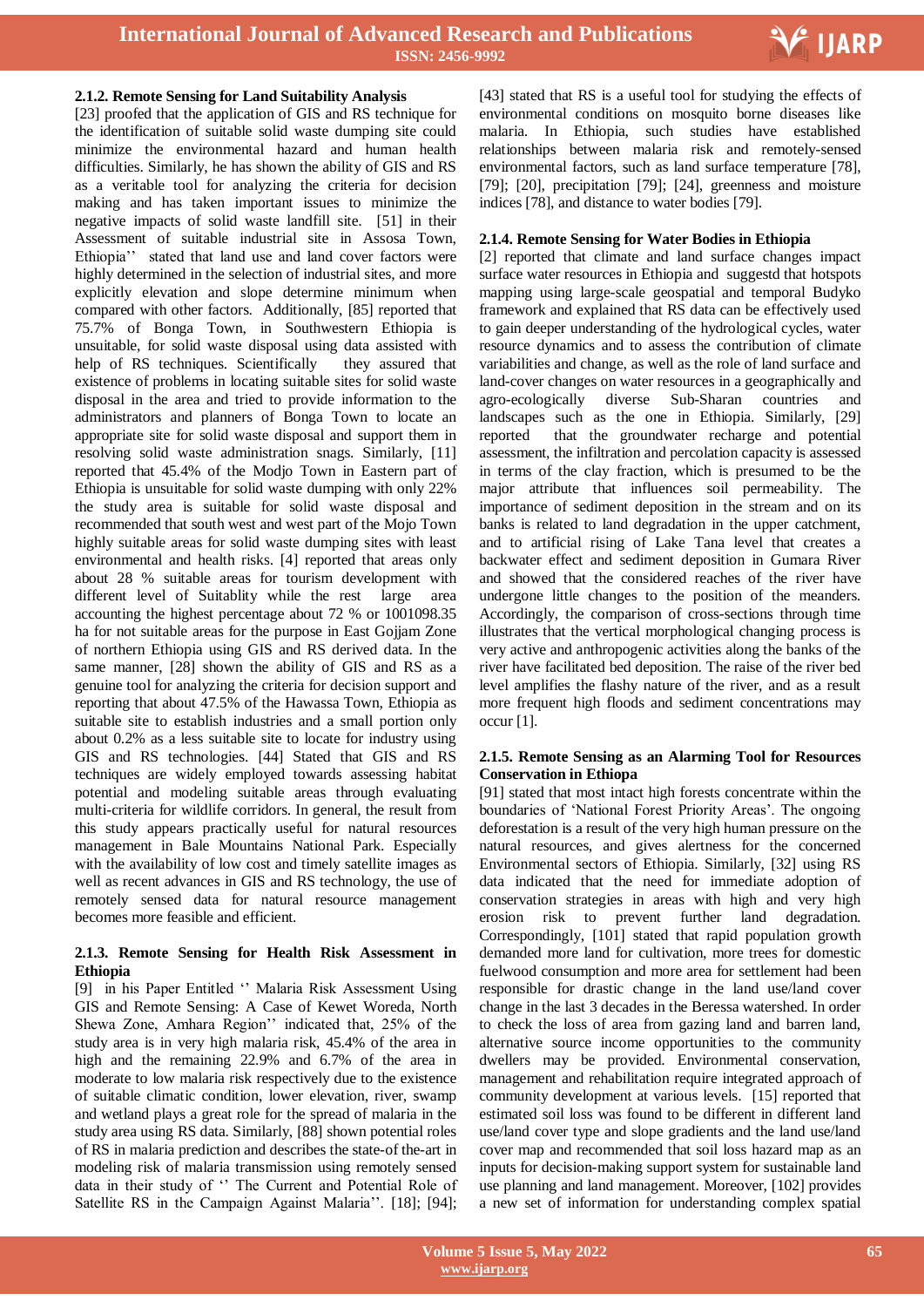

distribution of cover types and interactions of human influence in terms of land use reported that the Loss of significant riparian and forestlands within the study area using remotely sensed data. In their study of Integration of RS and Geographic Information System Technology for Monitoring Changes in the Northwestern Blue Nile Region of Ethiopia, [13] reported that commercial fishing combined with declining livelihoods could be an important driver of settlement concentration in the upper Delta of Omo, Ethiopian using RS data. It seems that because of all the above reasons National REDD+ Secretariat (2015) is reported that it is on the way for implementation" for preparatory activities to develop sound MRV system with combination of ground based actual forest inventory using RS techniques.

#### **2.2. Discussions**

In all cases authors of the explored research papers shown the uses of RS in providing data and assisting the efforts researchers have been exerting assessing the environmental recourses statuses. In doing so they had clearly indicated that the usefulness of RS in sustainably managing the environment of Ethiopia. Moreover, in seeing particularly, many research papers that have been reviewed in this paper are those have been dealt on LULC dynamics and reported that the declining stage of environmental resources of Ethiopia and call for urgent need for remediation of the trends of the diminishing natural resources of the environment. The authors' findings and Understanding on the change in natural or semi-natural ecosystems induced by humans, the source of dynamism and the consequence of it on functionality and sustainability are prerequisites for protected area management at local level. However, there is significant number of papers those dealt with Malaria Risks to society and its distributions aspects particularly. Additionally, there were papers explored for dealing on water and related issues like sediment deposition in the environment. Many of the studies conducted on the uses of RS in environmental management sustainability aspects in Ethiopia are reported that all most all drives for currently diminishing environmental recourses are of demographic pressure and associated demand on the environmental resources for livelihood sustenance. Studies undertaken on assessments of urban environment suitability for different uses have come some important works that might simplify the works of municipality in areas like urban land allocation for different purposes based information provided with these RS data users' researchers. However it needs to proof the results from research reports with actual ground resources. In most cases authors have been attempted to generate and provide more clear information for decision-makers, land managers and planners for intervention on sustainable development and management of the natural resource.

#### **2.3. Conclusions and Recommendations**

RS refers to obtaining information about objects or areas at the Earth"s surface by using electromagnetic radiation without being in direct contact with the object or area. It has a wide range of applications for environmental planning and management and is increasingly, being used to acquire information about environmental processes such as agricultural crop growth, land cover changes, deforestation, vegetation dynamics, water quality dynamics, urban growth, etc. and thereby helping to manage environment sustainably. To achieve this information, remotely sensed data are crucial

 for a well-informed decision-making regarding proper sustainable environmental management. In Ethiopia on a detailed spatial scale; investigated the potential of combining RS data from different Landsat sensors using cloud-based geospatial processing supporting a high-resolution time series analysis which showed dynamism in its environment and the consequence on environmental productivity and sustainability are prerequisites for sustainable management environment. Problems of land use and land cover change like the change in forest, bushland, and grassland to agricultural and residential areas which are currently prevailing in the country could be addressed with wisely utilization of information generated by the use of RS. Moreover, to increase the RS derived information use for sustainable environmental management, it is better to link information flow between concerned stakeholders" i.e. environmental decision makers and RS base produced information sources.

#### **3. References**

- [1] Abate, M., Nyssen, J., Steenhuis, T.S., Moges, M.M., Tilahun, S.A., Enku, T. and Adgo, E., 2015. Morphological changes of Gumara River channel over 50 years, upper Blue Nile basin, Ethiopia. Journal of Hydrology, 525, pp.152-164.
- [2] Abera, W., Tamene, L., Abegaz, A. and Solomon, D., 2019. Understanding climate and land surface changes impact on water resources using Budyko framework and remote sensing data in Ethiopia. Journal of Arid Environments, 167, pp.56- 64.
- [3] Abraham, T., 2021. Flood Hazard and Risk Mapping Using Multicriteria Evaluation and Geospatial Technology: A Case of Jimma town Oromia Region, Ethiopia (Doctoral dissertation, ASTU).
- [4] Achamyeleh, M., 2020. PERFORMANCE EVALUATION OF MAJOR INTERSECTION IN DEBRE MARKOS CITY, ETHIOPIA (Doctoral dissertation).
- [5] Adamu, D., 2021. ANALYZING SPATIO-TEMPORAL CLIMATE VARIABILITY USING GEOSPATIAL TECHNOLOGY: A CASE OF NORTH SHEWA, OROMIA, ETHIOPIA (Doctoral dissertation, ASTU).
- [6] Adimassu, Z., Langan, S., Johnston, R., Mekuria, W. and Amede, T., 2017. Impacts of soil and water conservation practices on crop yield, run-off, soil loss and nutrient loss in Ethiopia: review and synthesis. Environmental management, 59(1), pp.87-101.
- [7] AL-ALI, M.O.H.A.M.E.D. and SAIF, M., 2011. Assessment of high resolution SAR imagery for mapping floodplain water bodies: a comparison between Radarsat-2 and TerraSAR-X (Doctoral dissertation, Durham University).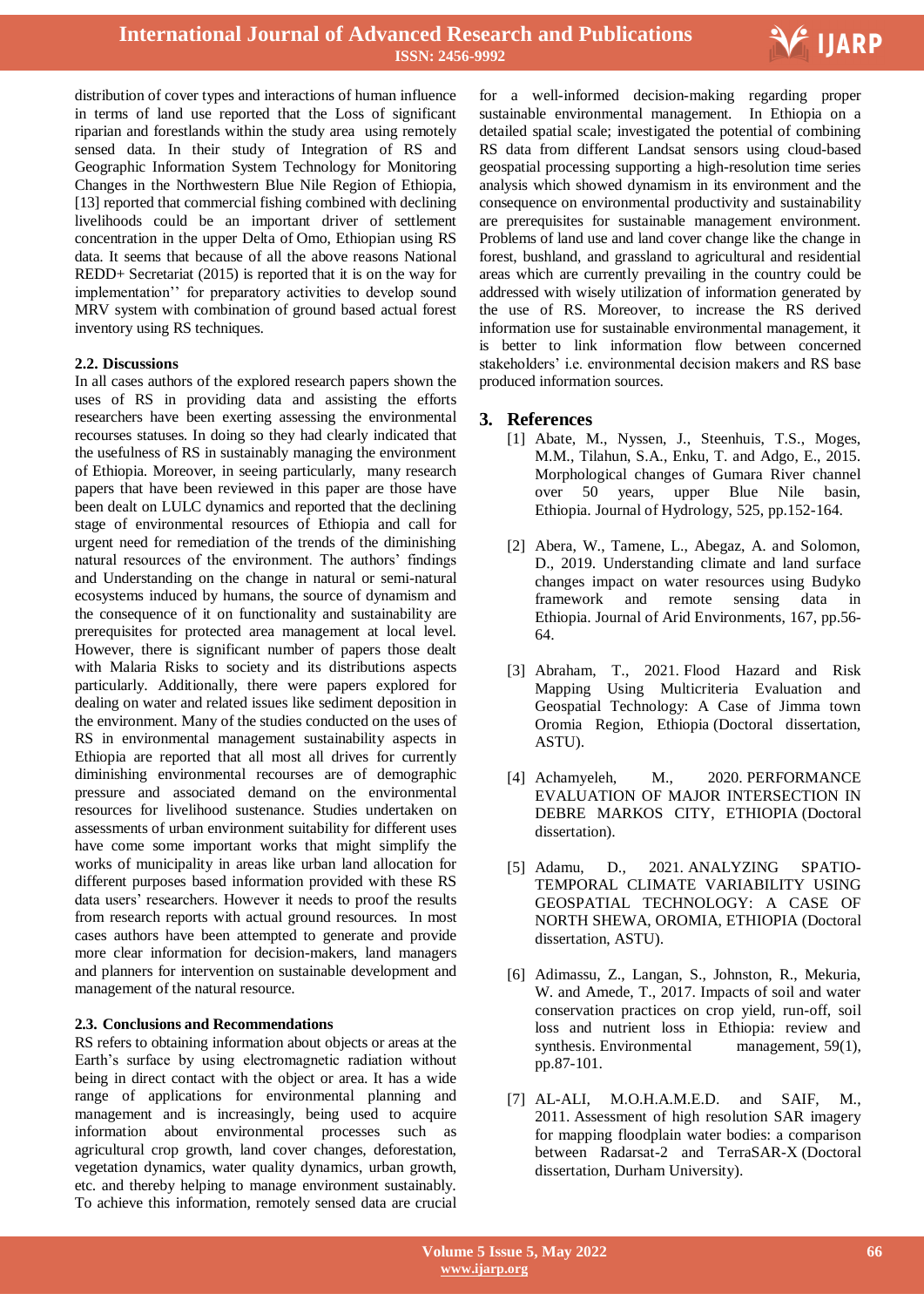

- [8] Almaw et al. (2016) in their Paper Entitled "Spatial analysis of groundwater potential using RS and GIS-based multi-criteria evaluation in Raya Valley, northern Ethiopia
- [9] Amare, M.T.A., Abay, A., Menkir, S. and Merid, M., 2019. Geographic information system based malaria risk analysis and mapping in Erer District eastern Ethiopia.
- [10]Amare, M.T.A., Abay, A., Menkir, S. and Merid, M., 2019. Geographic information system based malaria risk analysis and mapping in Erer District eastern Ethiopia.
- [11]Ambaneh, M., 2016. Solid waste disposal site selection using GIS and remote sensing, for Mojo Town, Ethiopia. Unpublished Master's thesis at Addis Ababa University, Ethiopia.
- [12]Amdihun, A., Gebremariam, E., Rebelo, L.M. and Zeleke, G., 2014. Suitability and scenario modeling to support soil and water conservation interventions in the Blue Nile Basin, Ethiopia. Environmental Systems Research, 3(1), pp.1-13.
- [13]Amos, S., Mengistu, S. and Kleinschroth, F., 2021. Three decades of pastoralist settlement dynamics in the Ethiopian Omo Delta based on remote sensing data. Human Ecology, 49(5), pp.525-537.
- [14]Amsalu, A. and De Graaff, J., 2007. Determinants of adoption and continued use of stone terraces for soil and water conservation in an Ethiopian highland watershed. Ecological economics, 61(2-3), pp.294-302.
- [15]Amsalu, T. and Mengaw, A., 2014. GIS based soil loss estimation using rusle model: the case of jabi tehinan woreda, ANRS, Ethiopia. Natural Resources, 2014.
- [16]Andarge, Eshetu, Teshale Fikadu, Rodas Temesgen, Mulugeta Shegaze, Tesfaye Feleke, Firehiwot Haile, Gisila Endashaw, Negussie Boti, Alemayehu Bekele, and Mustefa Glagn. "Intention and practice on personal preventive measures against the COVID-19 pandemic among adults with chronic conditions in southern Ethiopia: a survey using the theory of planned behavior." Journal of multidisciplinary healthcare 13 (2020): 1863.
- [17]Avtar, R., Kumar, P., Singh, C.K., Sahu, N., Verma, R.L., Thakur, J.K. and Mukherjee, S., 2013. Hydrogeochemical assessment of groundwater quality of bundelkhand, India using statistical approach. Water Quality, Exposure and Health, 5(3), pp.105-115.
- [18]Baker, S., Bloom, N. and Davis, S., 2019. The extraordinary rise in trade policy uncertainty. Reading, 19, p.21.
- [19]Ban, K.A., Minei, J.P., Laronga, C., Harbrecht, B.G., Jensen, E.H., Fry, D.E., Itani, K.M., Dellinger, E.P., Ko, C.Y. and Duane, T.M., 2017. American College of Surgeons and Surgical Infection Society: surgical site infection guidelines, 2016 update. Journal of the American College of Surgeons, 224(1), pp.59-74.
- [20]Barvels, E. and Fensholt, R., 2021. Earth observation-based detectability of the effects of land management programmes to counter land degradation: A case study from the highlands of the ethiopian plateau. Remote Sensing, 13(7), p.1297.
- [21]Bashe, B.B., 2017. Groundwater potential mapping using Remote Sensing and GIS in rift valley lakes basin, Weito Sub Basin, Ethiopia. Int J Sci Eng Res, 8(2), pp.43-50.
- [22] Bashe, B.B., 2017. Groundwater potential mapping using Remote Sensing and GIS in rift valley lakes basin, Weito Sub Basin, Ethiopia. Int J Sci Eng Res, 8(2), pp.43-50.
- [23] Bayesa (2021) in his paper entitled " Solid Waste Landfill Site Selection Suitability Anlysis Using GIS And Remote Sensing: Adama Town
- [24]Belay, A., Recha, J.W., Woldeamanuel, T. and Morton, J.F., 2017. Smallholder farmers' adaptation to climate change and determinants of their adaptation decisions in the Central Rift Valley of Ethiopia. Agriculture & Food Security, 6(1), pp.1- 13.
- [25]Belay, E., 2014. Impact of urban expansion on the agricultural land use a remote sensing and GIS Approach: A Case of Gondar City, Ethiopia. International Journal of Innovative Research and Development, 3(6), pp.129-133.
- [26] Belay, T. and Mengistu, D.A., 2019. Land use and land cover dynamics and drivers in the Muga watershed, Upper Blue Nile basin, Ethiopia. Remote Sensing Applications: Society and Environment, 15, p.100249.
- [27]Berhane, M., 2016. Rural-Urban Linkage of Adwa Town and its Surrounding Rural Areas: Its Nature and Effects on Rural Livelihood Diversification (Doctoral dissertation, Dissertation paper, in Geography and Environmental Science. Doctoral thesis Submitted to AAU. Addis Ababa Ethiopia).
- [28]BEYENE (2019) GIS And RS Based Analysis On Industrial Site Selection in Hawassa Town, Ethiopia
- [29]Bezabih, L., Abebe, T.W. and Fite, R.O., 2017. Prevalence and factors associated with childhood visual impairment in Ethiopia. Clinical Ophthalmology (Auckland, NZ), 11, p.1941.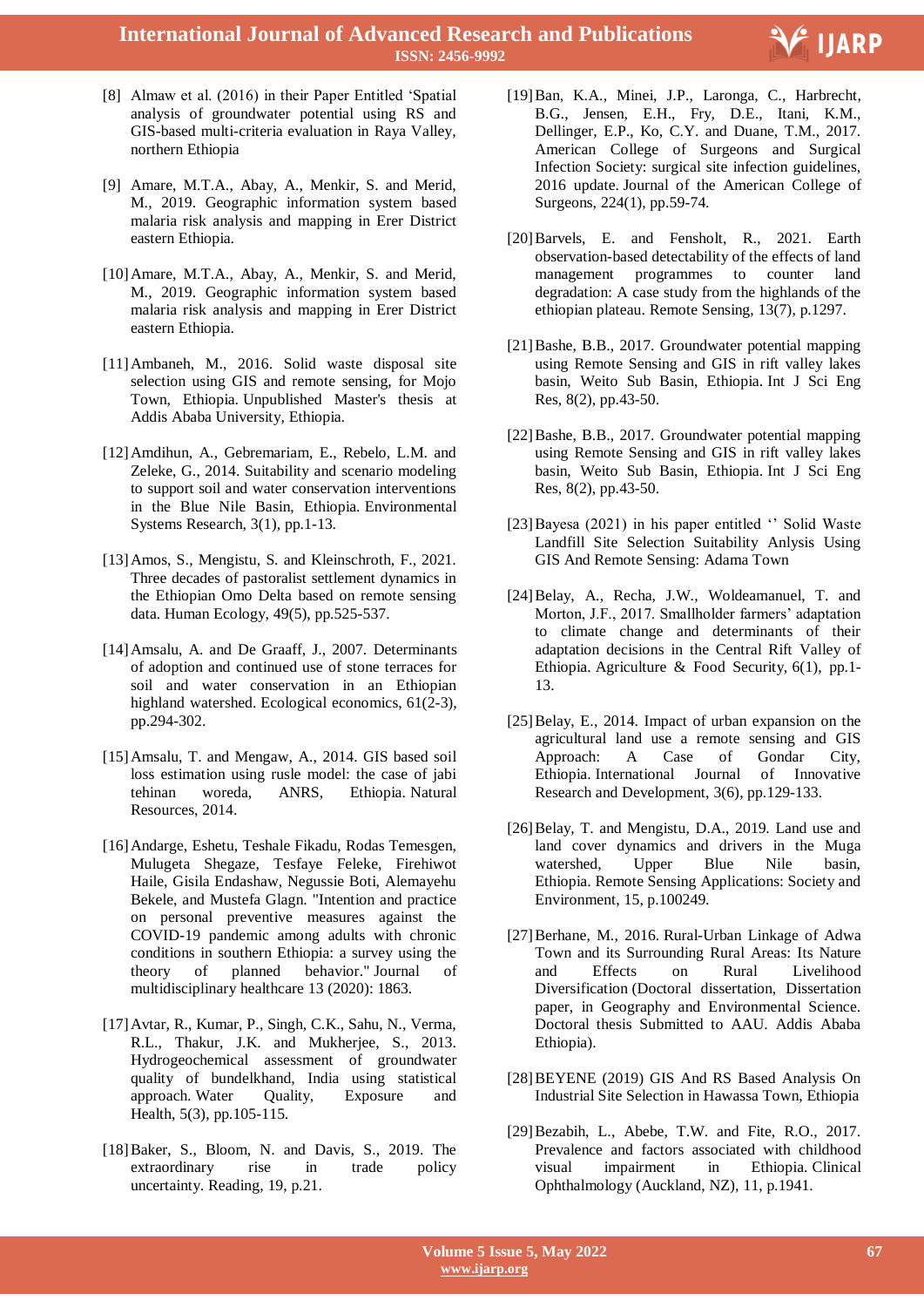

- [30]Birhane, A. and Cummins, F., 2019. Algorithmic injustices: Towards a relational ethics. arXiv preprint arXiv:1912.07376.
- [31]Bonta, M., Gosford, R., Eussen, D., Ferguson, N., Loveless, E. and Witwer, M., 2017. Intentional firespreading by "Firehawk" raptors in Northern Australia. Journal of Ethnobiology, 37(4), pp.700- 718.
- [32]Bouaziz, M., Leidig, M. and Gloaguen, R., 2011. Optimal parameter selection for qualitative regional erosion risk monitoring: A remote sensing study of SE Ethiopia. Geoscience Frontiers, 2(2), pp.237- 245.
- [33]Bufebo, B. and Elias, E., 2021. Land Use/Land Cover Change and Its Driving Forces in Shenkolla Watershed, South Central Ethiopia. The Scientific World Journal, 2021.
- [34]Burzykowska, Anna, Almudena Velasco, Annemarie Klaase, Silvia Huber, Paul Geerders, Remco Dost, Arjen Vrielink, Eva Haas, A. Rolf, and Evelyn Aparicio. "How can Earth Observation support agriculture development in rural areas?: EO4SD-Agriculture and Rural Development cluster." In A Better World, Volume 4: Actions and commitments to the Sustainable Development Goals, pp. 18-23. Tudor Rose, 2018.
- [35]Butterworth, J., Carrazza, S., Cooper-Sarkar, A., De Roeck, A., Feltesse, J., Forte, S., Gao, J., Glazov, S., Huston, J., Kassabov, Z. and McNulty, R., 2016. PDF4LHC recommendations for LHC run II. Journal of Physics G: Nuclear and Particle Physics, 43(2), p.023001.
- [36]Campbell, J.B. and Wynne, R.H., 2011. Introduction to remote sensing. Guilford Press.
- [37]Casagli, N., Cigna, F., Bianchini, S., Hölbling, D., Füreder, P., Righini, G., Del Conte, S., Friedl, B., Schneiderbauer, S., Iasio, C. and Vlcko, J., 2016. Landslide mapping and monitoring by using radar and optical remote sensing: Examples from the EC-FP7 project SAFER. Remote sensing applications: society and environment, 4, pp.92-108.
- [38]Cavan, G., Lindley, S., Jalayer, F., Yeshitela, K., Pauleit, S., Renner, F., Gill, S., Capuano, P., Nebebe, A., Woldegerima, T. and Kibassa, D., 2014. Urban morphological determinants of temperature regulating ecosystem services in two African cities. Ecological indicators, 42, pp.43-57.
- [39] Cheddad, A., Condell, J., Curran, K. and Mc Kevitt, P., 2010. Digital image steganography: Survey and analysis of current methods. Signal processing, 90(3), pp.727-752.
- [40]Dudhani et al., 2006Teka, Habtamu, Casper I. Madakadze, Joel O. Botai, Abubeker Hassen, Ayana Angassa, and Yared Mesfin. "Evaluation of land use land cover changes using remote sensing Landsat images and pastoralists perceptions on range cover changes in Borana rangelands, Southern Ethiopia." International Journal of Biodiversity and Conservation 10, no. 1 (2018): 1- 11.
- [41]Dudhani, S., Sinha, A.K. and Inamdar, S.S., 2006. Assessment of small hydropower potential using remote sensing data for sustainable development in India. Energy policy, 34(17), pp.3195-3205.
- [42]Duro, D.C., Coops, N.C., Wulder, M.A. and Han, T., 2007. Development of a large area biodiversity monitoring system driven by remote sensing. Progress in Physical Geography, 31(3), pp.235-260.
- [43]Ebhuoma, O. and Gebreslasie, M., 2016. Remote sensing-driven climatic/environmental variables for modelling malaria transmission in Sub-Saharan Africa. International journal of environmental research and public health, 13(6), p.584.
- [44]Fayera, A., Muktar, M. and Adugna, D., 2014. Effects of different Rates of NPK and Blended Fertilizers on Nutrient Uptake and Use Efficiency of Teff [EragrostisTef (Zuccagni) Trotter] in Dedessa District, Southwestern Ethiopia. Journal of Biology, Agriculture and Healthcare, 4(25), pp.254- 258.
- [45]Fenta, A.A., Kifle, A., Gebreyohannes, T. and Hailu, G., 2015. Spatial analysis of groundwater potential using remote sensing and GIS-based multi-criteria evaluation in Raya Valley, northern Ethiopia. Hydrogeology Journal, 23(1), pp.195-206.
- [46]Garedew, E., Sandewall, M., Söderberg, U. and Campbell, B.M., 2009. Land-use and land-cover dynamics in the central rift valley of Ethiopia. Environmental management, 44(4), pp.683-694.
- [47]Garuma, M., Woldie, M. and Kebene, F.G., 2020. Areas of Potential Improvement for Hospitals' Patient-Safety Culture in Western Ethiopia. Drug, Healthcare and Patient Safety, 12, p.113.
- [48]Gashaw, T., Bantider, A. and Mahari, A., 2014. Evaluations of land use/land cover changes and land degradation in Dera District, Ethiopia: GIS and remote sensing based analysis. International Journal of Scientific Research in Environmental Sciences, 2(6), p.199.
- [49]GEBEYEHU, D.B., 2017. School of Graduate Studies College of Social Science Department of Geography and Environmental Studies (Doctoral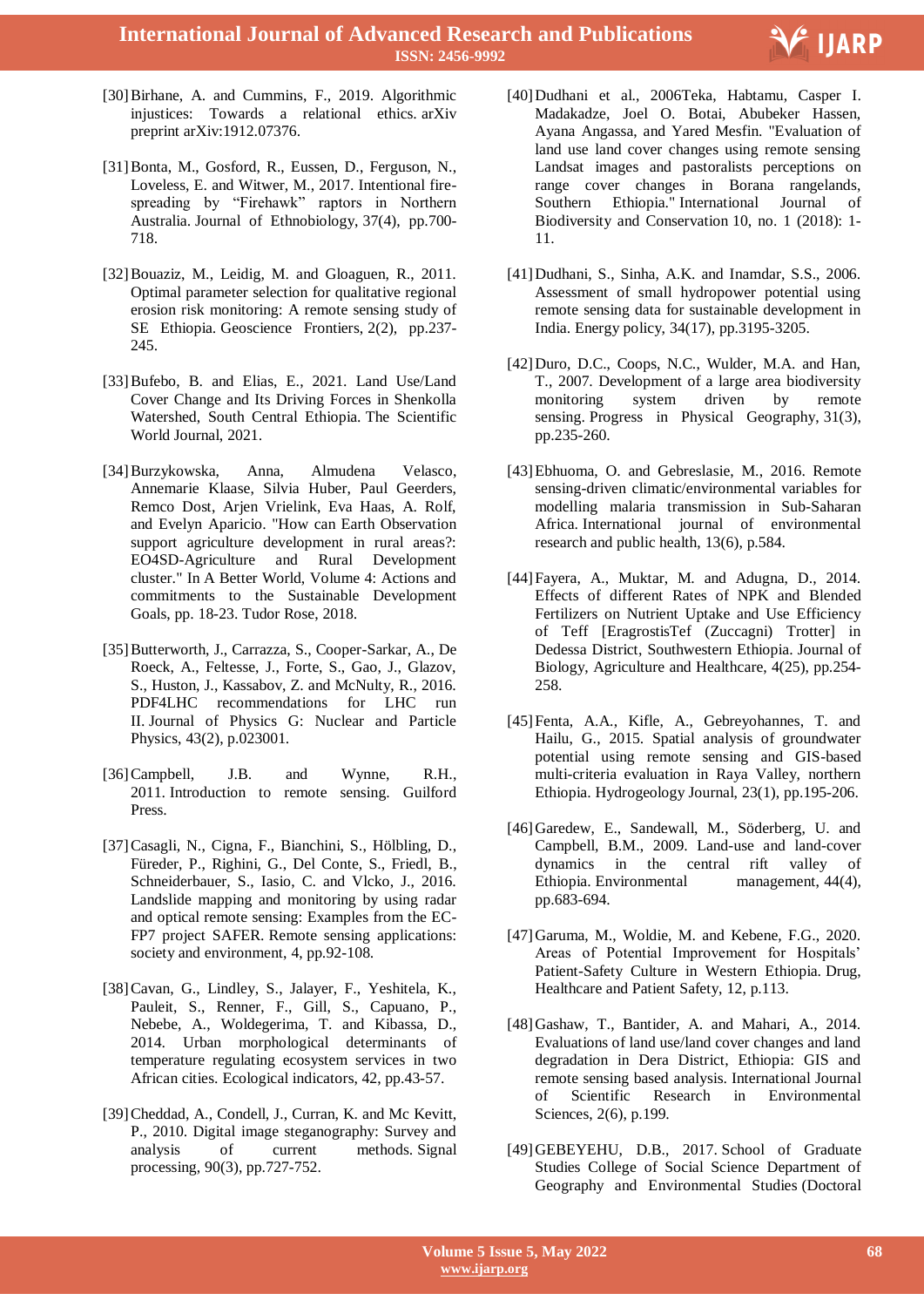

dissertation, Addis Ababa University Addis Ababa, Ethiopia).

- [50]Gebrie, D., Getnet, D. and Manyazewal, T., 2021. Cardiovascular safety and efficacy of metformin-SGLT2i versus metformin-sulfonylureas in type 2 diabetes: systematic review and meta-analysis of randomized controlled trials. Scientific reports, 11(1), pp.1-18.
- [51]Gedefaw, A.A., Atzberger, C., Bauer, T., Agegnehu, S.K. and Mansberger, R., 2020. Analysis of land cover change detection in Gozamin district, Ethiopia: From remote sensing and DPSIR perspectives. Sustainability, 12(11), p.4534.
- [52]Gemeda, Dessalegn Obsi. "Assessing the development of Ethiopian national spatial data infrastructure." Wageningen University (2012).
- [53] Gessesse, G.D., Fuchs, H., Mansberger, R., Klik, A. and Rieke‐Zapp, D.H., 2010. Assessment of erosion, deposition and rill development on irregular soil surfaces using close range digital photogrammetry. The Photogrammetric Record, 25(131), pp.299-318.
- [54]Gibson, P.J., Power, C.H. and Keating, J., 2013. Introductory remote sensing: Principles and concepts. Routledge.
- [55]Haile, Y.G., Alemu, S.M. and Habtewold, T.D., 2017. Insomnia and its temporal association with academic performance among university students: a cross-sectional study. BioMed research international, 2017.
- [56]Hamm, N.A., Soares Magalhães, R.J. and Clements, A.C., 2015. Earth observation, spatial data quality, and neglected tropical diseases. PLoS neglected tropical diseases, 9(12), p.e0004164.
- [57]Hinchet, R., Yoon, H.J., Ryu, H., Kim, M.K., Choi, E.K., Kim, D.S. and Kim, S.W., 2019. Transcutaneous ultrasound energy harvesting using capacitive triboelectric technology. Science, 365(6452), pp.491-494.
- [58]Holloway, J. and Mengersen, K., 2018. Statistical machine learning methods and remote sensing for sustainable development goals: a review. Remote Sensing, 10(9), p.1365.
- [59]Kazansky, Y., Wood, D. and Sutherlun, J., 2016. The current and potential role of satellite remote sensing in the campaign against malaria. Acta Astronautica, 121, pp.292-305.
- [60]Kidane, B., Chadi, S.A., Kanters, S., Colquhoun, P.H. and Ott, M.C., 2015. Local resection compared with radical resection in the treatment of T1N0M0 rectal adenocarcinoma: a systematic review and

meta-analysis. Diseases of the Colon & Rectum, 58(1), pp.122-140.

- [61] Kumar, N., Yamaç, S.S. and Velmurugan, A., 2015. Applications of remote sensing and GIS in natural resource management. Journal of the Andaman Science Association, 20(1), pp.1-6.
- [62]Kumsa, A., 2015. GIS and Remote Sensing based analysis of population and environmental change: The case of Jarmet wetland and its surrounding environments in Western Ethiopia (Doctoral dissertation, Thesis report, Addis Ababa University, Addis Ababa).
- [63]Lambers, K., 2018. Airborne and spaceborne remote sensing and digital image analysis in archaeology. Digital Geoarchaeology, pp.109-122.
- [64]Lettenmaier, D.P., Alsdorf, D., Dozier, J., Huffman, G.J., Pan, M. and Wood, E.F., 2015. Inroads of remote sensing into hydrologic science during the WRR era. Water Resources Research, 51(9), pp.7309-7342.
- [65]Liu, Y., Li, Y., Li, S. and Motesharrei, S., 2015. Spatial and temporal patterns of global NDVI trends: correlations with climate and human factors. Remote Sensing, 7(10), pp.13233-13250.
- [66]Maktav, D., Erbek, F.S. and Jürgens, C., 2005. Remote sensing of urban areas. International Journal of Remote Sensing, 26(4), pp.655-659.
- [67]Martin, D. and Saha, S.K., 2009. Land evaluation by integrating remote sensing and GIS for cropping system analysis in a watershed. Current science, pp.569-575.
- [68]Mears, M., Brindley, P., Jorgensen, A., Ersoy, E. and Maheswaran, R., 2019. Greenspace spatial characteristics and human health in an urban environment: An epidemiological study using landscape metrics in Sheffield, UK. Ecological Indicators, 106, p.105464.Belay, T. and Mengistu, D.A., 2019. Land use and land cover dynamics and drivers in the Muga watershed, Upper Blue Nile basin, Ethiopia. Remote Sensing Applications: Society and Environment, 15, p.100249.
- [69]Measho, S., Chen, B., Trisurat, Y., Pellikka, P., Guo, L., Arunyawat, S., Tuankrua, V., Ogbazghi, W. and Yemane, T., 2019. Spatio-temporal analysis of vegetation dynamics as a response to climate variability and drought patterns in the semiarid region, Eritrea. Remote Sensing, 11(6), p.724.
- [70]Measho, S., Chen, B., Trisurat, Y., Pellikka, P., Guo, L., Arunyawat, S., Tuankrua, V., Ogbazghi, W. and Yemane, T., 2019. Spatio-temporal analysis of vegetation dynamics as a response to climate variability and drought patterns in the semiarid region, Eritrea. Remote Sensing, 11(6), p.724.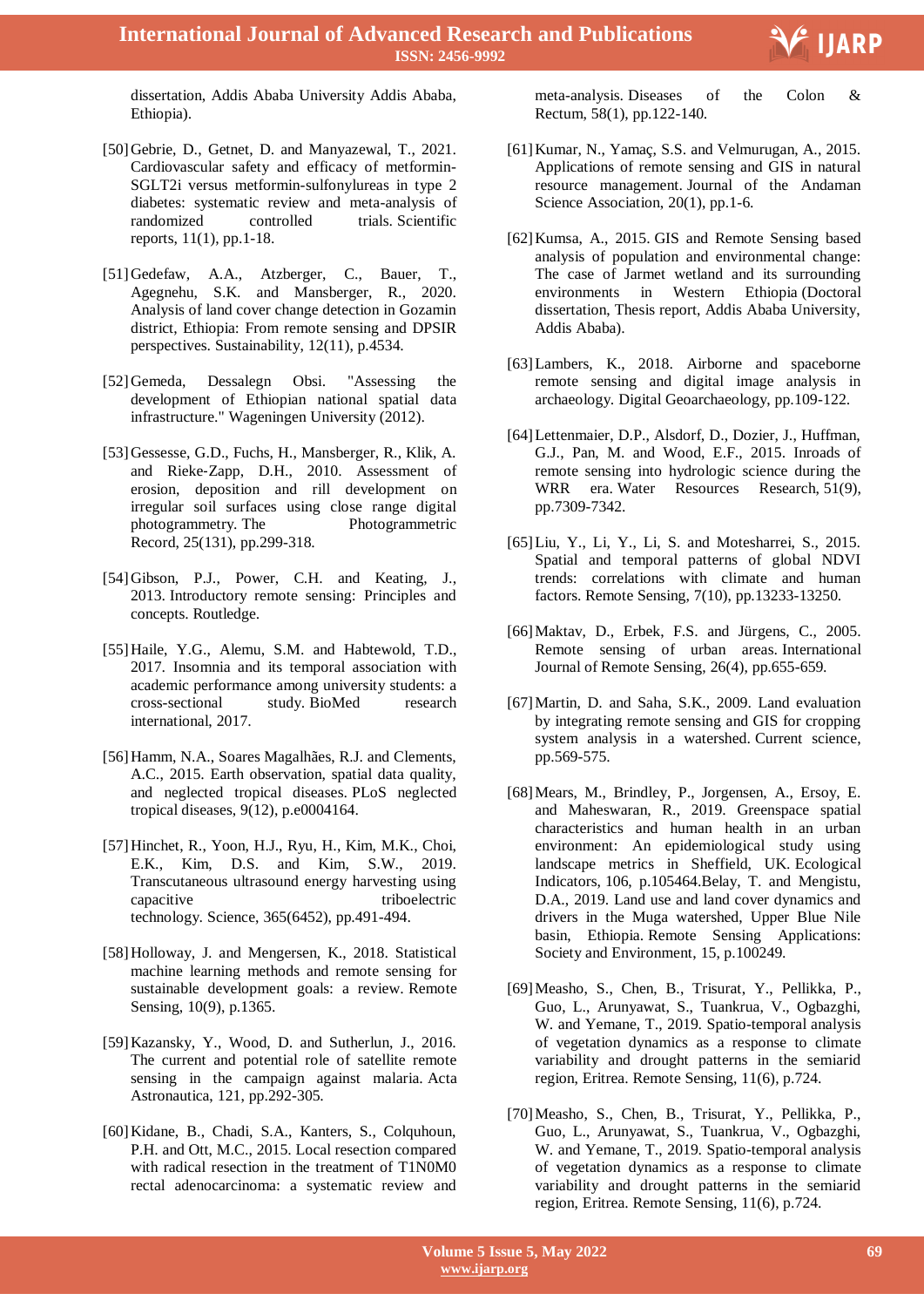

- [71]Mekonnen and Melesse (2015) in their paper entitled " Soil Erosion Mapping and Hotspot Area Identification Using GIS and RS in Northwest Ethiopian Highlands, Near Lake Tana"
- [72]Mekonnen, M. and Melesse, A.M., 2011. Soil erosion mapping and hotspot area identification using GIS and remote sensing in northwest Ethiopian highlands, near Lake Tana. In Nile River Basin (pp. 207-224). Springer, Dordrecht.
- [73]Mekonnen, M., Sewunet, T., Gebeyehu, M., Azene, B. and Melesse, A.M., 2016. GIS and remote sensing-based forest resource assessment, quantification, and mapping in Amhara Region, Ethiopia. In Landscape dynamics, soils and hydrological processes in varied climates (pp. 9-29). Springer, Cham.
- [74]Mekonnen, M.M. and Hoekstra, A.Y., 2016. Four billion people facing severe water scarcity. Science advances, 2(2), p.e1500323.
- [75]Mekonnen, Z., Berie, H.T., Woldeamanuel, T., Asfaw, Z. and Kassa, H., 2018. Land use and land cover changes and the link to land degradation in Arsi Negele district, Central Rift Valley, Ethiopia. Remote Sensing Applications: Society and Environment, 12, pp.1-9.
- [76] Mekuriaw, A., 2017. Assessing the effectiveness of land resource management practices on erosion and vegetative cover using GIS and remote sensing techniques in Melaka watershed, Ethiopia. Environmental Systems Research, 6(1), pp.1-10.
- [77]Melesse, A.M., Weng, Q., Thenkabail, P.S. and Senay, G.B., 2007. Remote sensing sensors and applications in environmental resources mapping and modelling. Sensors, 7(12), pp.3209-3241.
- [78]Midekisa, A., Senay, G., Henebry, G.M., Semuniguse, P. and Wimberly, M.C., 2012. Remote sensing-based time series models for malaria early warning in the highlands of Ethiopia. Malaria journal, 11(1), pp.1-10.
- [79]Minale, A.S. and Alemu, K., 2018. Mapping malaria risk using geographic information systems and remote sensing: The case of Bahir Dar City, Ethiopia. Geospatial health, 13(1).
- [80]Nagarajan, M., Seshadri, S., Vamshi, D.Y. and Prasad, N.M., 2015. Runoff Estimation and Identification of Water Harvesting Structures for Groundwater Recharge Using Geo-Spatial Techniques. Jordan Journal of Civil Engineering, 9(4).
- [81]Nagarajan, N. and Poongothai, S., 2011. Trend in land use/land cover change detection by RS and

GIS application. International Journal of Engineering and Technology, 3(4), pp.263-269.

- [82]Navalgund, R.R., Jayaraman, V. and Roy, P.S., 2007. Remote sensing applications: an overview. current science, pp.1747-1766.
- [83] Nebebe (2014) in his paper entitled " GIS And RSTechniques Application To The Spatio-Temporal Climate Variability Analysis The Case Of Ziway Dugda And Dodota Woreda, Arsi Zone, Oromia Region, Ethiopia"
- [84]Paciaroni, M., Agnelli, G., Falocci, N., Caso, V., Becattini, C., Marcheselli, S., Rueckert, C., Pezzini, A., Poli, L., Padovani, A. and Csiba, L., 2015. Early recurrence and cerebral bleeding in patients with acute ischemic stroke and atrial fibrillation: effect of anticoagulation and its timing: the RAF study. Stroke, 46(8), pp.2175-2182.
- [85]Pan, L., Biru, A. and Lettu, S., 2021. Energy poverty and public health: Global evidence. Energy Economics, 101, p.105423.
- [86] Petropoulos, G.P., Ireland, G. and Barrett, B., 2015. Surface soil moisture retrievals from remote sensing: Current status, products & future trends. Physics and Chemistry of the Earth, Parts A/B/C, 83, pp.36-56.
- [87] Powers, D. and Xie, Y., 2008. Statistical methods for categorical data analysis. Emerald Group Publishing.
- [88]Reid, W.V., Mooney, H.A., Cropper, A., Capistrano, D., Carpenter, S.R., Chopra, K., Dasgupta, P., Dietz, T., Duraiappah, A.K., Hassan, R. and Kasperson, R., 2005. Ecosystems and human well-being-Synthesis: A report of the Millennium Ecosystem Assessment. Island Press.
- [89]Reta, T. and Deresso, M., 2021. Assessment of suitable industrial site using GIS and remote sensing: Case study in Assosa Town, Ethiopia. Assessment, 1(2).
- [90]Reta, T. and Deresso, M., 2021. Assessment of suitable industrial site using GIS and remote sensing: Case study in Assosa Town, Ethiopia. Assessment, 1(2).
- [91]Reusing, M., 2000. Change detection of natural high forests in Ethiopia using remote sensing and GIS techniques. International archives of photogrammetry and remote sensing, 33(B7/3; PART 7), pp.1253-1258.
- [92] Salilih, E.M. and Birhane, Y.T., 2019. Modelling and performance analysis of directly coupled vapor compression solar refrigeration system. Solar Energy, 190, pp.228-238.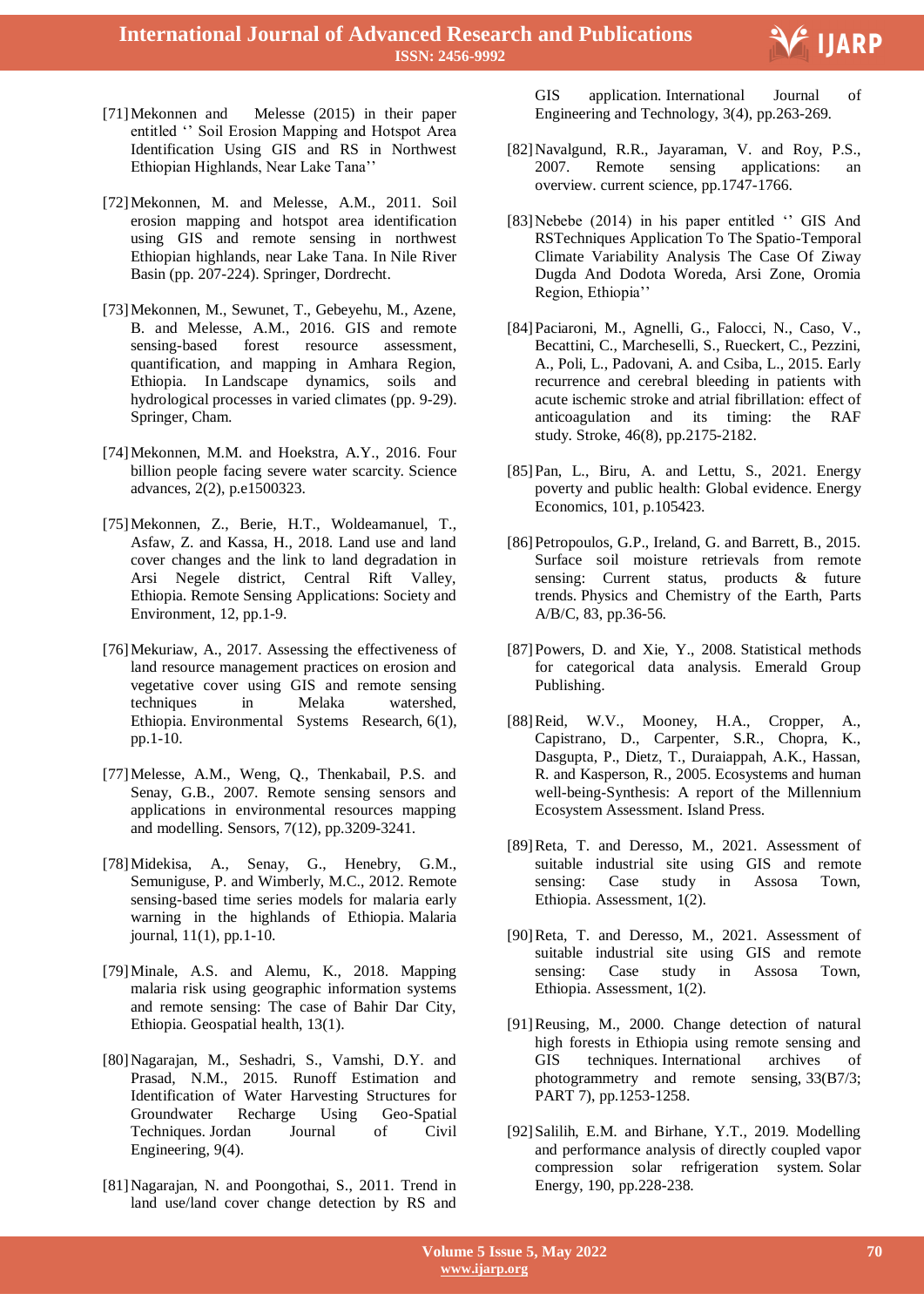**International Journal of Advanced Research and Publications ISSN: 2456-9992**



- [93]Sherefa, B., 2006. Remote Sensing and GIS for Land Cover. Land use change detection and Analysis in the semi natural ecosystem and agricultural landscape of the central Ethiopia Rift Valley University of Dresden, Germany.
- [94]Solano-Villarreal, E., Valdivia, W., Pearcy, M., Linard, C., Pasapera-Gonzales, J., Moreno-Gutierrez, D., Lejeune, P., Llanos-Cuentas, A., Speybroeck, N., Hayette, M.P. and Rosas-Aguirre, A., 2019. Malaria risk assessment and mapping using satellite imagery and boosted regression trees in the Peruvian Amazon. Scientific reports, 9(1), pp.1-12.
- [95]Teferi, E., Uhlenbrook, S., Bewket, W., Wenninger, J. and Simane, B., 2010. The use of remote sensing to quantify wetland loss in the Choke Mountain range, Upper Blue Nile basin, Ethiopia. Hydrology and Earth System Sciences, 14(12), pp.2415-2428.
- [96]Teka, Habtamu, Casper I. Madakadze, Joel O. Botai, Abubeker Hassen, Ayana Angassa, and Yared Mesfin. "Evaluation of land use land cover changes using remote sensing Landsat images and pastoralists perceptions on range cover changes in Borana rangelands, Southern Ethiopia." International Journal of Biodiversity and Conservation 10, no. 1 (2018): 1-11.
- [97]Tesfaye, N., 2017. Gis-Based Multicriteria Decision Making Analysis For Abattoirsite Selection In Shashamane Town, Ethiopia (Doctoral dissertation).
- [98]Tesfaye, N., 2017. Gis-Based Multicriteria Decision Making Analysis For Abattoirsite Selection In Shashamane Town, Ethiopia (Doctoral dissertation).
- [99]Tewabe, D. and Fentahun, T., 2020. Assessing land use and land cover change detection using remote sensing in the Lake Tana Basin, Northwest Ethiopia. Cogent Environmental Science, 6(1), p.1778998.
- [100] Tilahun, A. and Teferie, B., 2015. Accuracy assessment of land use land cover classification using Google Earth. Am. J. Environ. Prot, 4(4), pp.193-198.
- [101]Tilahun, B., Worku, B., Tachbele, E., Terefe, S., Kloos, H. and Legesse, W., 2012. High load of multi-drug resistant nosocomial neonatal pathogens carried by cockroaches in a neonatal intensive care unit at Tikur Anbessa specialized hospital, Addis Ababa, Ethiopia. Antimicrobial Resistance and Infection Control, 1(1), pp.1-7.
- [102] Tsegaye, D., Moe, S.R., Vedeld, P. and Aynekulu, E., 2010. Land-use/cover dynamics in Northern Afar rangelands, Ethiopia. Agriculture, ecosystems & environment, 139(1-2), pp.174-180.
- [103]Vasantha Malliga, T. and Jeba Rajasekhar, R.V., 2017. Preparation and characterization of nanographite-and CuO-based absorber and performance evaluation of solar air-heating collector. Journal of Thermal Analysis and Calorimetry, 129(1), pp.233-240.
- [104]Wang, K., Franklin, S.E., Guo, X. and Cattet, M., 2010. Remote sensing of ecology, biodiversity and conservation: a review from the perspective of remote sensing specialists. Sensors, 10(11), pp.9647-9667.
- [105]Watmough, G.R., Marcinko, C.L., Sullivan, C., Tschirhart, K., Mutuo, P.K., Palm, C.A. and Svenning, J.C., 2019. Socioecologically informed use of remote sensing data to predict rural household poverty. Proceedings of the National Academy of Sciences, 116(4), pp.1213-1218.
- [106]Weng, Q., 2009. Thermal infrared remote sensing for urban climate and environmental studies: Methods, applications, and trends. ISPRS Journal of photogrammetry and remote sensing, 64(4), pp.335- 344.
- [107]Wogderes, A., 2014. Detecting land use/land cover change using remote sensing & GIS techniques and analysis of its causes, consequences and trends. In Ofla woreda, tigray region, Ethiopia. Addis Ababa University.
- [108]Worku, T., Tripathi, S.K. and Khare, D., 2018. Household level tree planting and its implication for environmental conservation in the Beressa Watershed of Ethiopia. Environmental Systems Research, 6(1), pp.1-10.
- [109]Wubie, A.M., 2015. GIS Based Land Degradation Assessment for Sustainable Land Management: The Case of Bench Maji Zone, Ethiopia, Africa. International Journal of Research and Innovations in Earth Science, 2(2), pp.23-32.
- [110]Yan, J., Li, G., Qiao, H., Sun, D., Yao, X. and Pious, I.K., 2021. Integrated approach for ocean data remote sensing with extensive ecological and earth system science learning. Annals of Operations Research, pp.1-19.
- [111]Zerihun, W. and Mesfin, T., 1990. The status of the vegetation in the Lakes Region of the Rift Valley of Ethiopia and the possibilities of its recovery. Sinet, an Ethiopian Journal of Science, 13(2), pp.97-120.